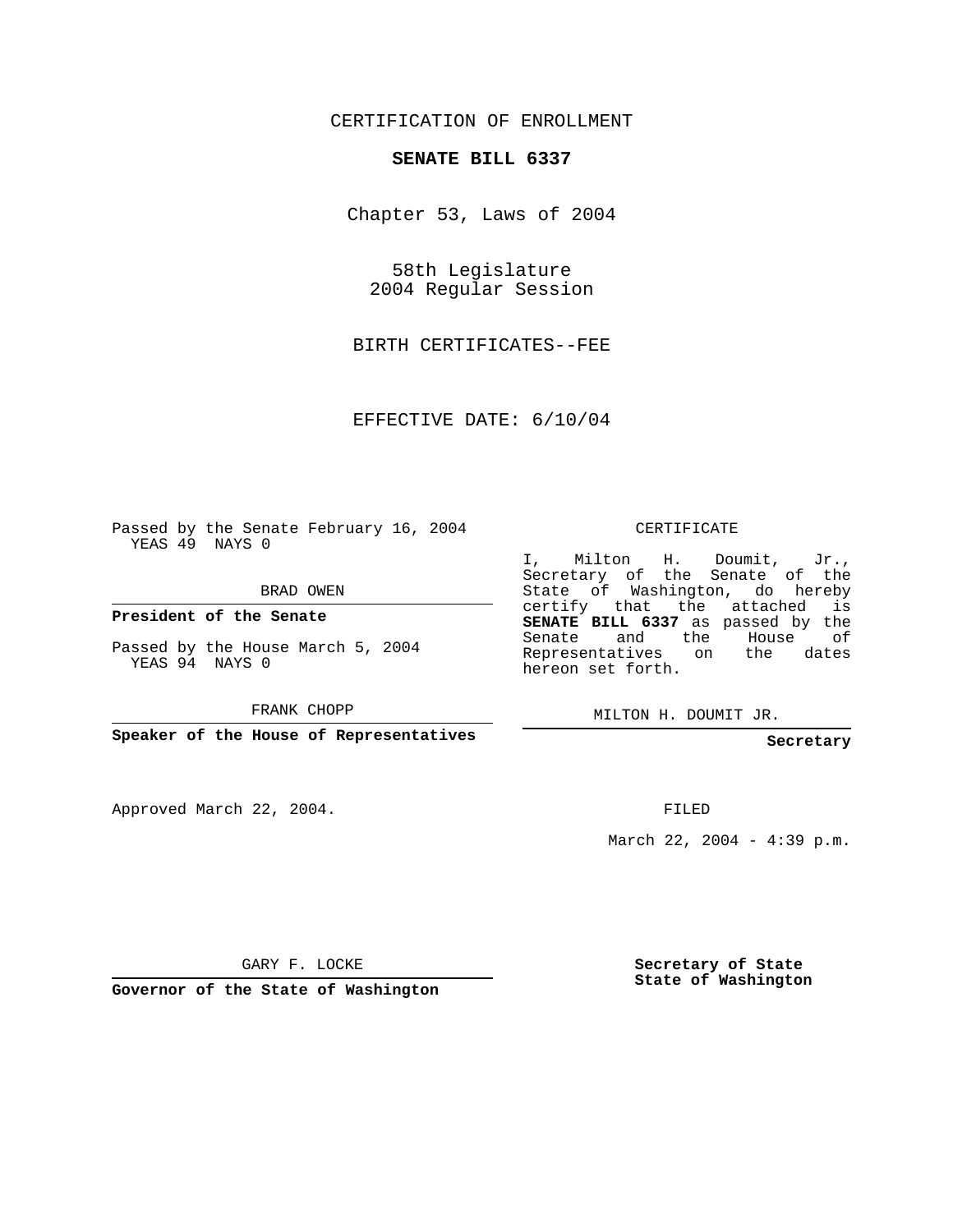## **SENATE BILL 6337** \_\_\_\_\_\_\_\_\_\_\_\_\_\_\_\_\_\_\_\_\_\_\_\_\_\_\_\_\_\_\_\_\_\_\_\_\_\_\_\_\_\_\_\_\_

\_\_\_\_\_\_\_\_\_\_\_\_\_\_\_\_\_\_\_\_\_\_\_\_\_\_\_\_\_\_\_\_\_\_\_\_\_\_\_\_\_\_\_\_\_

Passed Legislature - 2004 Regular Session

## **State of Washington 58th Legislature 2004 Regular Session**

**By** Senators Regala, Parlette, Winsley, Stevens, Hargrove, Oke and Kohl-Welles; by request of Washington Council for Prevention of Child Abuse and Neglect

Read first time 01/19/2004. Referred to Committee on Children & Family Services & Corrections.

 1 AN ACT Relating to the fee for birth certificates suitable for 2 display; and amending RCW 70.58.085.

3 BE IT ENACTED BY THE LEGISLATURE OF THE STATE OF WASHINGTON:

 4 **Sec. 1.** RCW 70.58.085 and 1987 c 351 s 6 are each amended to read 5 as follows:

 (1) In addition to the original birth certificate, the state 7 registrar shall issue upon request and upon payment of ((<del>a fee of</del> 8 twenty-five dollars)) the fee established pursuant to subsection (3) of 9 this section a birth certificate representing that the birth of the person named thereon is recorded in the office of the registrar. The certificate issued under this section shall be in a form consistent with the need to protect the integrity of vital records but shall be suitable for display. It may bear the seal of the state printed thereon and may be signed by the governor. It shall have the same status as evidence as the original birth certificate.

16 (2) Of the funds received under subsection (1) of this section, the 17 amount needed to reimburse the registrar for expenses incurred in 18 administering this section shall be credited to the state registrar